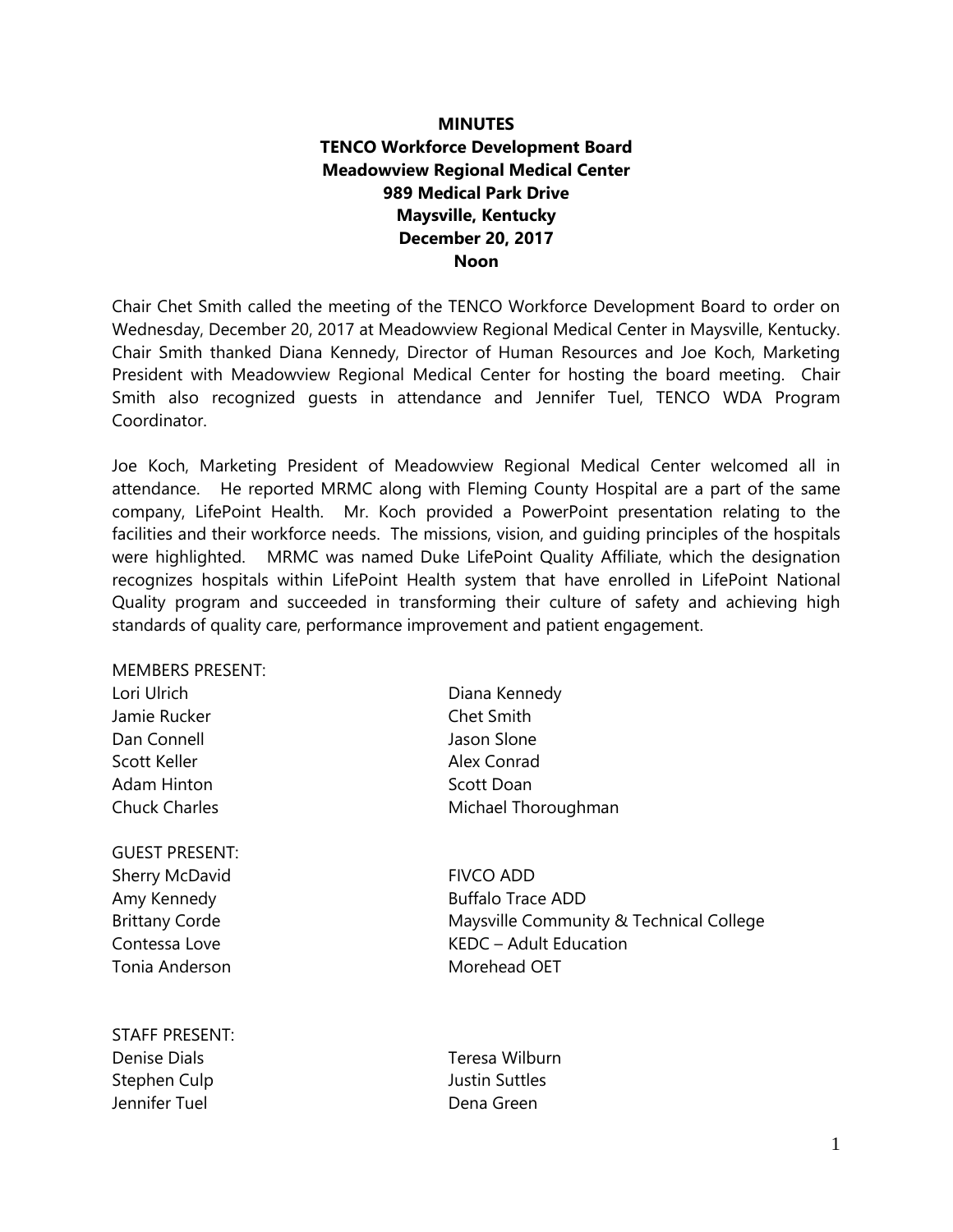### Crystal Keaton

GENERAL ITEMS:

### Approval of Minutes

Chair Smith asked if there were any questions or corrections to the Minutes of the August 16, 2017 and October 24, 2017 meetings. **There being none, a motion was made by Chuck Charles and second by Jason Slone to approve the Minutes of the August 16, 2017 and October 24, 2017 meetings of the TENCO WDB. Motion carried.**

### Quarterly Budget Review

Stephen Culp, Fiscal Officer presented and reviewed the TENCO WDB budget through November 2017. A budget summary and detailed budget was provided. Mr. Culp reviewed and explained the total budget - \$6,365,833.79 and the total obligations, net surplus/deficit, total expenses and the remaining balance of \$4,436,007.65.

### BTADD Audit Review (Administrative Entity/Fiscal Agent)

Mr. Culp also reported Buffalo Trace ADD Administrative Entity/Fiscal Agent for the TENCO WDB has received the independent Auditor's Report for the period July 1, 2016 – June 30, 2017 (FY'17). A PowerPoint presentation was provided. The presentation reviewed the WIOA expense history for the period. The report showed there were no significant deficiencies regarding internal control of the financial reporting.

#### REPORTS:

#### Youth Committee

Denise Dials, Director of Workforce Development reported the Youth Committee met and reviewed the following youth information. There are currently two- year round youth contracts. The contracts are with Morehead State University and Lewis County Board of Education. Currently, the contracts are in the last renewal period. There is approximately \$800,000 in youth funds that can be obligated for youth services for FY'19 (July 1, 2018 – June 30, 2019).

The Youth Committee recommended releasing a Request for Proposal to provide year- round youth services through contracts for FY'19. Contracts awarded will be on a one-year contract with option for renewal for three years. The contract must be for out-of-school youth (not attending any school) or an in-school/out-of-school combination.

The Youth Committee also recommended that the remaining funds after contracts have been approved, be utilized to provide a work experience summer program similar to this past summer. The program would be open for any county within TENCO. The program would provide soft skills, job readiness skills and work experience opportunities. The Committee recommended releasing an RFP for this service.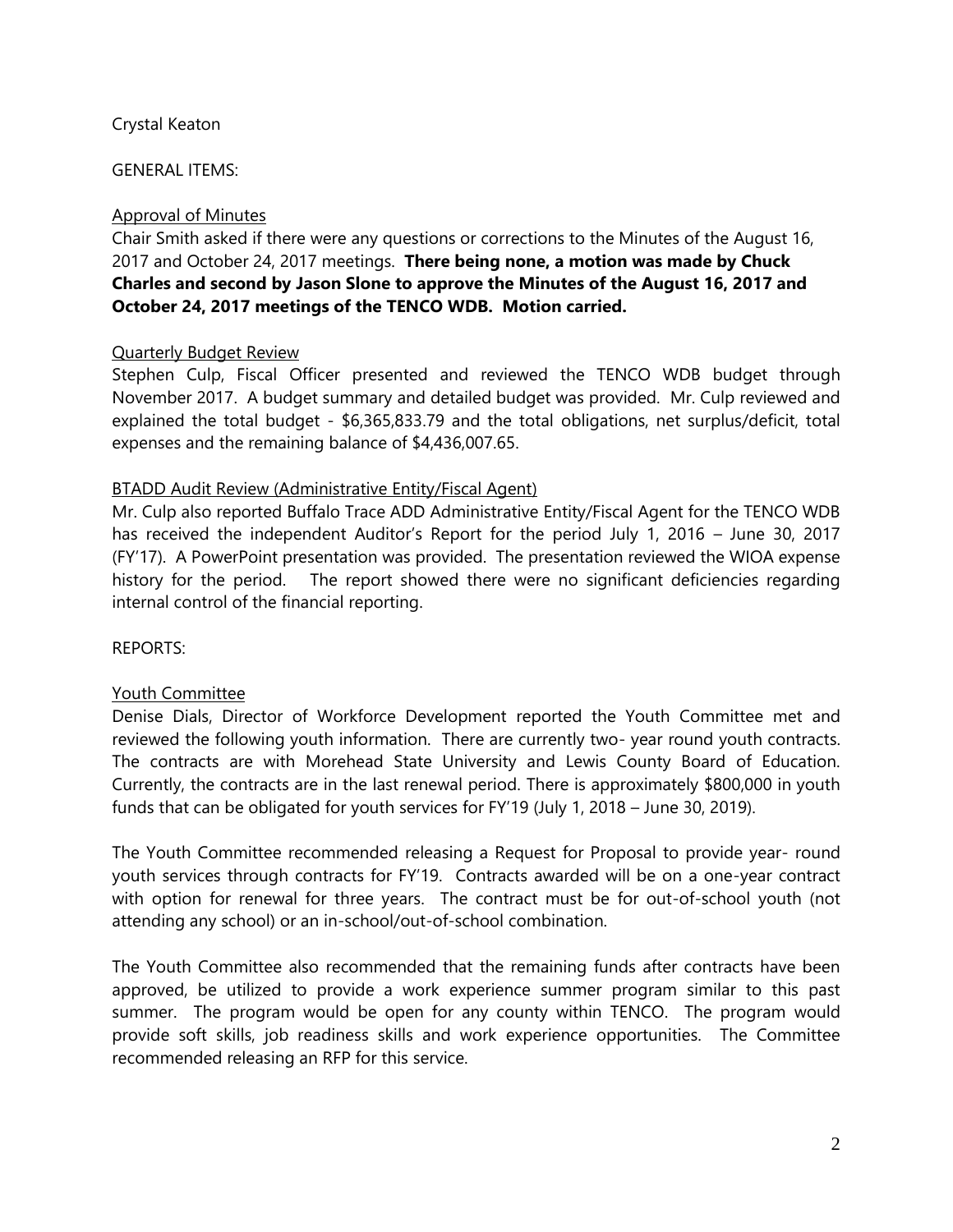**A motion was made by Michael Thoroughman and second by Chuck Charles to approve moving forward with two Requests for Proposals to provide year-round youth services and summer work experience program with a cap of \$800,000. Also noting if additional funds become available a request may be brought to the Board to increase the funding amount. All in favor. Motion carried.** 

### Strategic Planning Committee

Alex Conrad reported the Strategic Planning Committee met in November. There were board members and community partners in attendance providing for good input and discussions. Mr. Conrad reported the committee reviewed community data, statistics, and strategic plans/documents from community partners. This aligned the approach to develop workforce goals. Amy Scarborough, AT&T facilitated the meeting. The Committee identified the strengths & weaknesses in the communities resulting in identifying six partner themes to align with TENCO's mission and vision. The themes were Labor Force Participation Rate; Align Education & Workforce; Develop Programs/Projects for Youth; Coordination and Communication Between Programs; Accessibility to Services Available Through the Workforce System; and Economic Development Participation & Partnership. The Committee agreed to recommend these themes as goals for the TENCO WDB Strategic Plan. The goals will be developed into statements with action items identified for each goal.

Mr. Conrad reported the meeting adjourned without a final draft of the goals and their objectives. The Committee will reconvene January 18 and discuss to create the final draft Strategic Plan of the TENCO WDB to present at the February meeting.

# Governing Board of Judges

Denise Dials reported on the Fiscal Agent Contract. Currently the Governing Board has a contract with BTADD as the Fiscal Agent. The contract will expire in 2018. The Governing Board of Judges for TENCO are developing the process to be used to procure fiscal services for next fiscal year.

#### OTHER BUSINESS:

# KY Adult Education Application Review

Ms. Dials reported in the Law & Regulations, the TENCO WDB is to assist the KY Adult Education providers in reviewing applications for their services. The alignment with partner agencies is the common goal. Chair Smith has volunteered to be on the Review Committee along with recommending Scott Keller and Lori Ulrich. Other board members were encouraged to participate with the review if available. The RFP will be distributed in January and the review will be in March.

# SNAP E & T and Medicaid Waiver Update

Ms. Dials provided an update on the SNAP E &T and Medicaid Waiver. A handout was provided relating to these programs. She reported that currently the Medicaid Waiver is not approved. The community engagement component of the Medicaid Waiver will be phased in for the TENCO WDA in November 2018.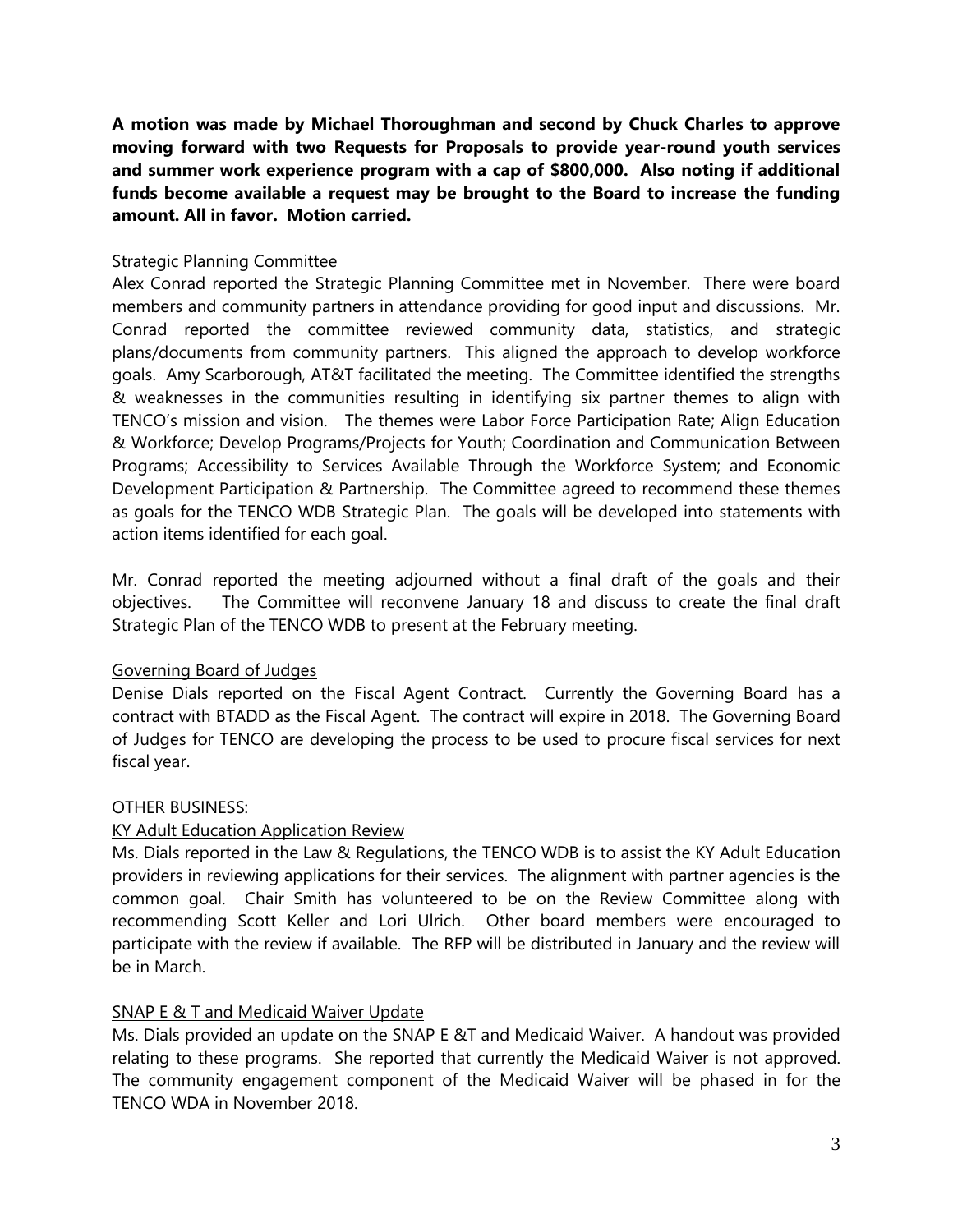The SNAP E & T (Food Stamps) recipients for TENCO are 3,484 individuals. Ms. Dials reviewed the handout that outlined the requirements of the SNAP E & T Program and funding amount through June 30, 2018 - \$21,746.71. Ms Dials also reported additional funds will be distributed July – September 30, 2018 through contract.

**After discussions, a motion was made by Dan Connell and second by Diana Kennedy to approve signing the contract for SNAP E & T in the amount of \$21,746.71 for local planning, preparation and provision of services through June 30, 2018. The contract will have some direct service provided though the FIVCO ADD contract requiring a line item budget revision with no amendment to the total amount allowable in the FIVCO contract. All in favor. Motion carried.**

#### Career and Technical Education Industry Certifications

Ms. Dials reported on a request through the Career & Technical Education and the KY Department of Education that the TENCO WDB review and recommend Industry Certifications to the KWIB that are valid to the local businesses. This allows a student to earn a credential or certificate while in high school. The current certificates available in school systems in the State were provided. A survey was sent to the Board & businesses in the TENCO WDA regarding the completion of the requested information of certificates to remain. Ms. Dials compiled the results. This will now be a continued process by the Board every year. The ranking results of the survey were provided, reviewed and discussed. She reported the information would be sent to KDE and to the KWIB. **After discussions, a motion was made by Chuck Charles and second by Dan Connell to approve the TENCO WDB to submit the recommendation to the KY Department of Education and Career & Technical Education the results of the Industry Certifications rankings. All in favor. Motion carried.** 

# Director's Report

The SETA Conference was held in Louisville last year with good attendance from the Board & Staff. She reported this Conference is held twice a year and if funds are available TENCO WDB members and staff are encouraged to attend. The information related to workforce, leadership, soft skills, management, youth, customer service and specific workforce activities, etc. The attendance at conferences is usually offered to Board Officers, Chairs of Committees, Board Members & Partners.

Ms. Dials reported on Performance. The State negotiated performance standards that the LWDA's have to achieve have been waived this year. TENCO is still keeping with the performance standards on the local level based on the federal regulations. She reported the State is drafting additional performance standards for the LWDA's. The standards will be in real time measures for KY.

Ms. Dials reported the Conflict of Interest forms are available for members who have not completed and submitted the form.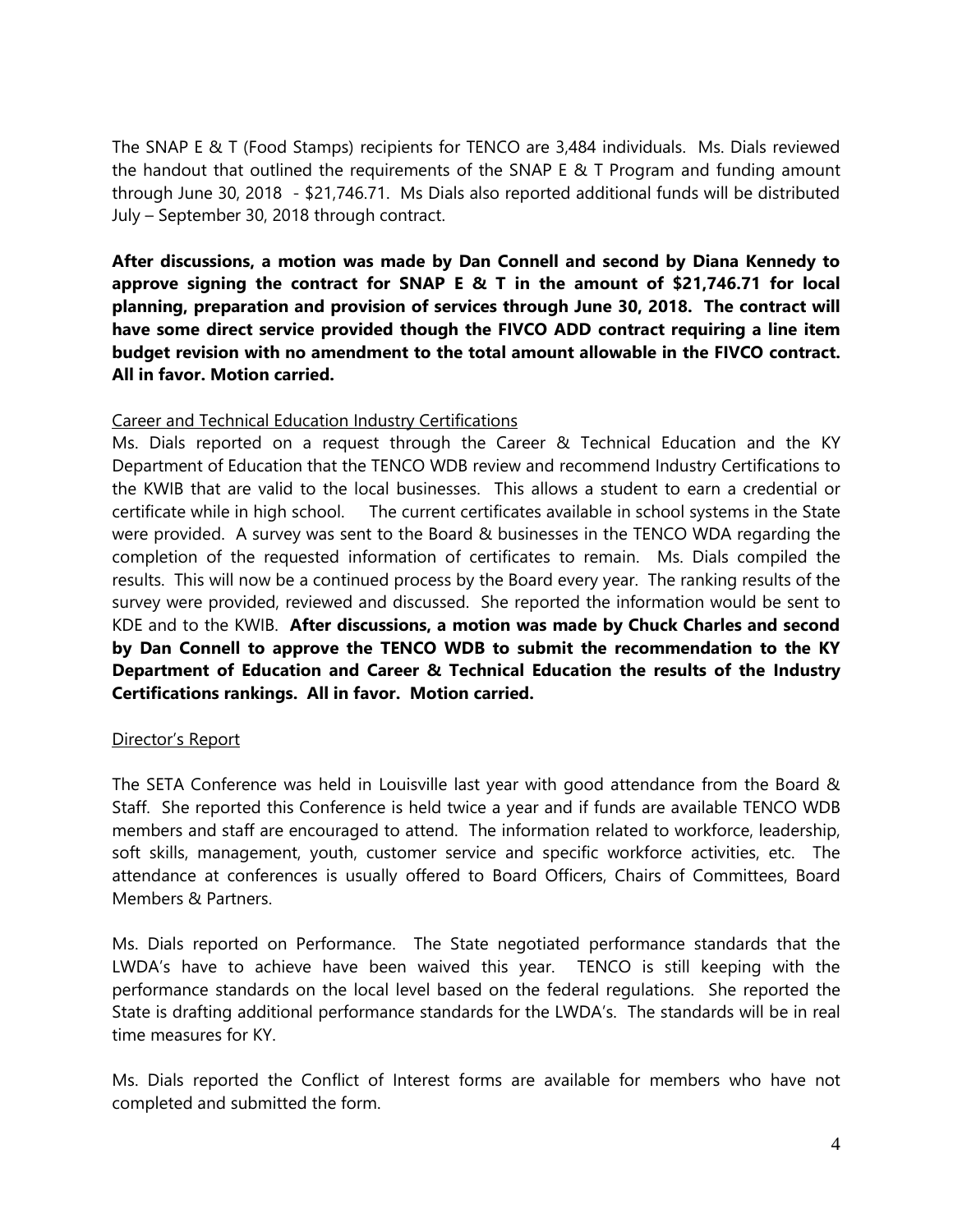# Business Services Update

Crystal Keaton, Business Services Coordinator provided an update on business services activities for the TFNCO WDA

- Made contact with 103 businesses; provided 291 services; repeat businesses served 36. There will be a quarterly follow-up schedule developed to reach back with the businesses. There have been on-site recruitments with businesses; assisted National Guards & Veterans; worked with the ex-offender population (FIVCO Re-entry Program); and economic development with Braidy Industries.
- Rapid Response Pentair all participants have been seen at this time. AK Steel 30 employees affected (10 in training); In the region there will be upcoming Rapid Responses for Outdoor Group (Archery) in Powell County with TENCO assisting in the RR due to residents from TENCO area; and upcoming DP&L closure locally affecting 140- 150 individuals.
- The next Business Services Team meeting will be held March 21st.

# Economic Development Update

- Denise Dials reported the FAME Program first cohort would be graduating next semester in May. The next FAME program at the MCTC Maysville Campus has started with all individuals having opportunity for apprenticeship placement.
- The Career Center's Face Book page is being heavily utilized by followers and provides a great opportunity to share career center and business information to the public. Businesses are encouraged to send information to be placed on the Face Book page.
- Recruiting Clopay will have hiring event on January  $12^{th}$ ;
- TENCO Career Centers job postings were reviewed.

# Career Center Update

Justin Suttles, TENCO Career Centers One-Stop Operator provided an update on activities.

- Customer Service main priority and Career Centers are receiving positive feedback through surveys;
- The Memorandum of Understanding for services at the Morehead Center is in progress and will be provided to the Board at the February meeting with the other affiliate Centers MOU to follow;
- Career Center Certification is being redone by the State and will have the new standards to the KWIB at the February meeting for approval. The "hubs" (Morehead) will need to be certified by June. The satellite and affiliate sites will be certified by year-end.
- The TENCO Website is "under construction" through contract with Right Eye Graphics in Ashland and will be presented at the February meeting. The website will have a system approach and include workforce and partner information.

# Partner Updates

• Jason Slone reported he is on the State Career Center Certification Committee and the three groups are reviewing the criteria. The timeline for completion is January and will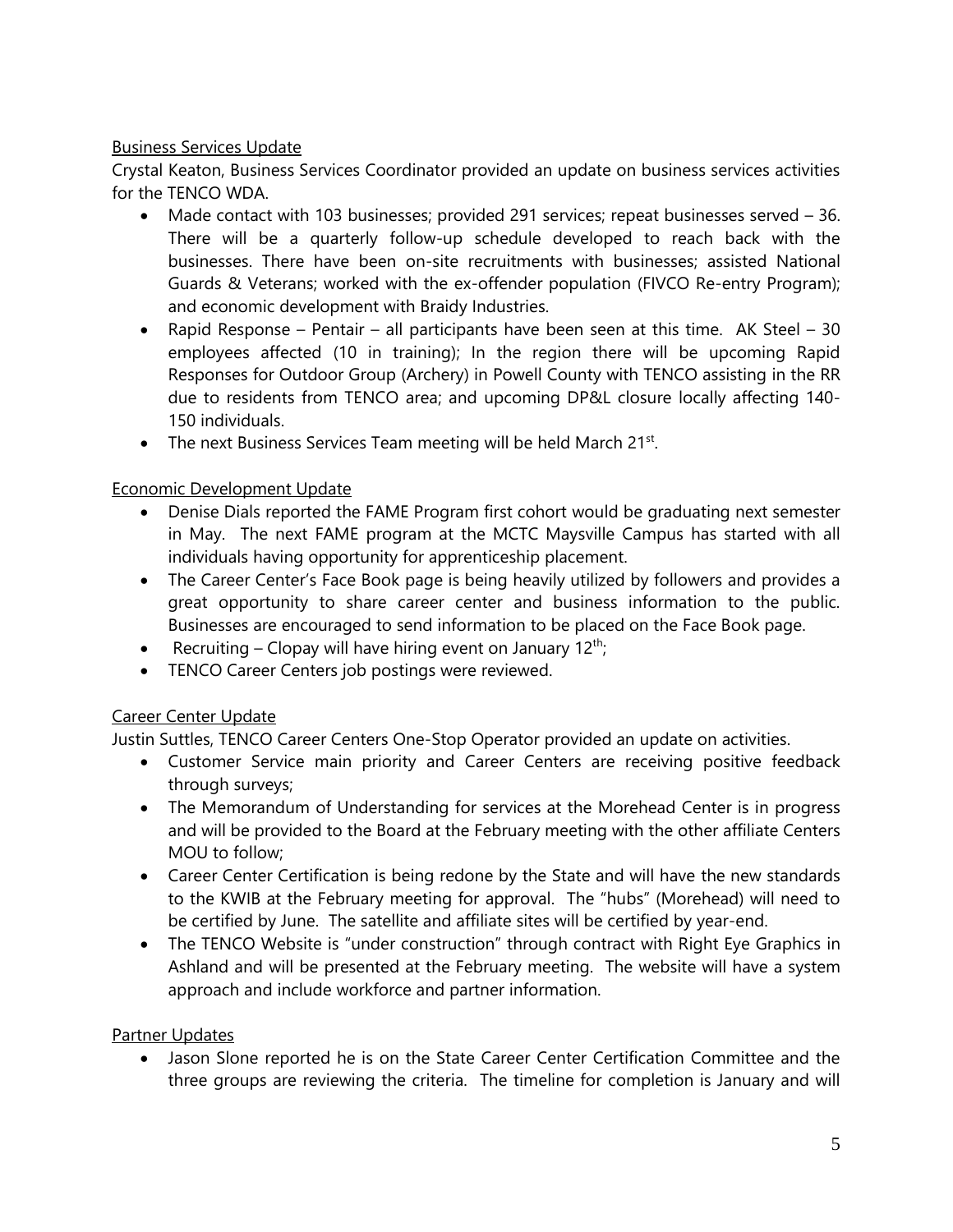present to the KWIB in February. The overall goal is to better align the criteria and reduce duplication.

- Staff assistance with Unemployment Insurance in the Career Centers has been removed from all centers. Customer's may access the computers in the Career Center and/or phones to file their claims. Staff can assist the customer in the navigation of the computer, but cannot answer questions regarding their specific claims. Customers have had many complaints since this was implemented, including the length of time they wait when calling in for assistance, the lack of knowledge the person has they have spoken to when calling the help line, and being given wrong information that has affected their claim.
- Staffing at the Centers is a concern. Several positions have been posted to hire new OET employees.
- Mt. Sterling/Montgomery County Career Center located on the MCTC Campus closed their Center for two weeks due to College closure for the Christmas Holiday. The Montgomery County staff provided Career Center services through the Morehead Center during that time. There was an increase in traffic due to the seasonal shut down.

Jason Slone reported on the front desk position at the Morehead Career Center. The position is staffed through Title V services and has a continued revolving staff. The Title V budget and guidelines for placement of staff has changed and no longer supports the type of assistance needed at the Career Center. He requested to have the opportunity for the Morehead Career Center to hire a front desk individual to be located at that facility as a direct service provided through the FIVCO ADD Contract.

Stephen Culp reported staff have reviewed the front desk position request at the Morehead Career Center and an estimate to hire for the position at \$12.00 an hour to the end of this fiscal year was in the amount of \$22,321.00 for full-time. The amount includes full salary, fringe benefit and indirect expense. To fill the position on an annual amount would be \$44,642.00. He also reported the FIVCO ADD Direct Service Contract has a budget of \$745,000 and are on pace to spend about 60% of this amount. The FIVCO Contract currently would not need amended. Ms. Dials mentioned the front desk position is a vital position for the Career Centers to provide information to the customers. The Board also discussed in future to have the front desk position as a shared position cost of the Career Center Partners outlined in the IFA's of the Memorandum of Understandings.

**After review and discussion, a motion was made by Alex Conrad and second by Michael Thoroughman to approve hiring for the full-time front desk position at the Morehead Career Center for the remainder of FY'18 at \$12.00/hour and evaluate on an annual basis. All in Favor. Motion carried. Jason Slone abstained from voting.**

#### Topics for Future WDB Meetings

Chair Smith asked if there were any further topics of interest to discuss. The Board was reminded to contact the WDA Staff on items for discussions at future meetings.